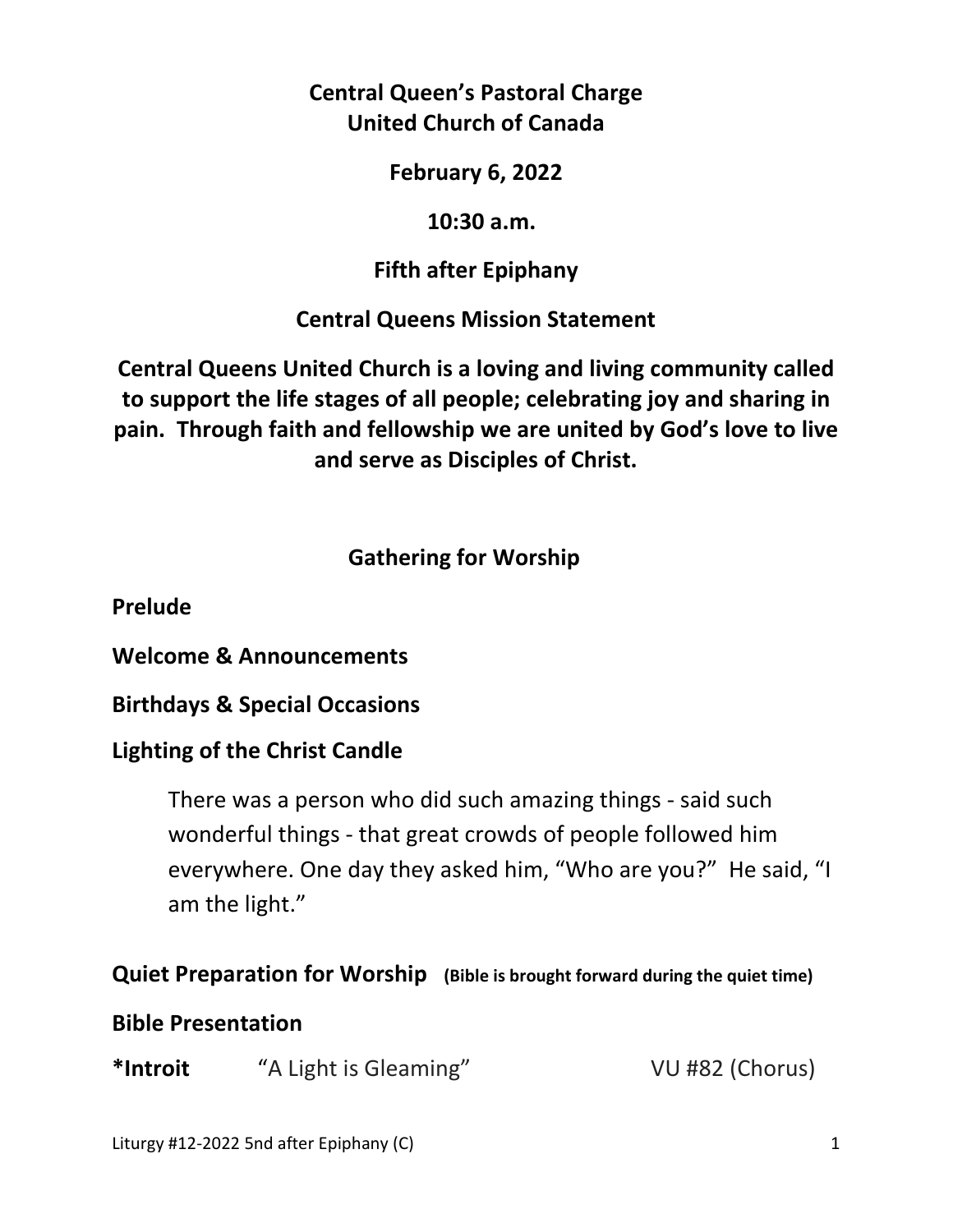## **Call to Worship**

 Isaiah, surprised by the Holy One in the Temple– a vision, a call, a response:  **here I am; send me!**

 Paul, surprised by the Spirit at his hateful work an interruption, a challenge, a response:  **I received from the Lord the word of grace I now proclaim!**

 Weary fisher folk, surprised by Jesus at their empty boats a sign, a promise, a response:  **they left everything to follow!**

Let us worship the One whose call surprises and challenges us.

**\*Hymn** "Holy, Holy, Lord God Almighty" VU #315

### **Prayer of Approach**

 **Holy One, you are ready to meet us wherever we are in our lives, offering vision, interruption, hope where we may least expect it. Surprise us here at worship today with some grace unexpected that will change something in us —large or small and send us into the world inspired and impassioned to do your work.** 

With Jesus, we share in the ancient prayer…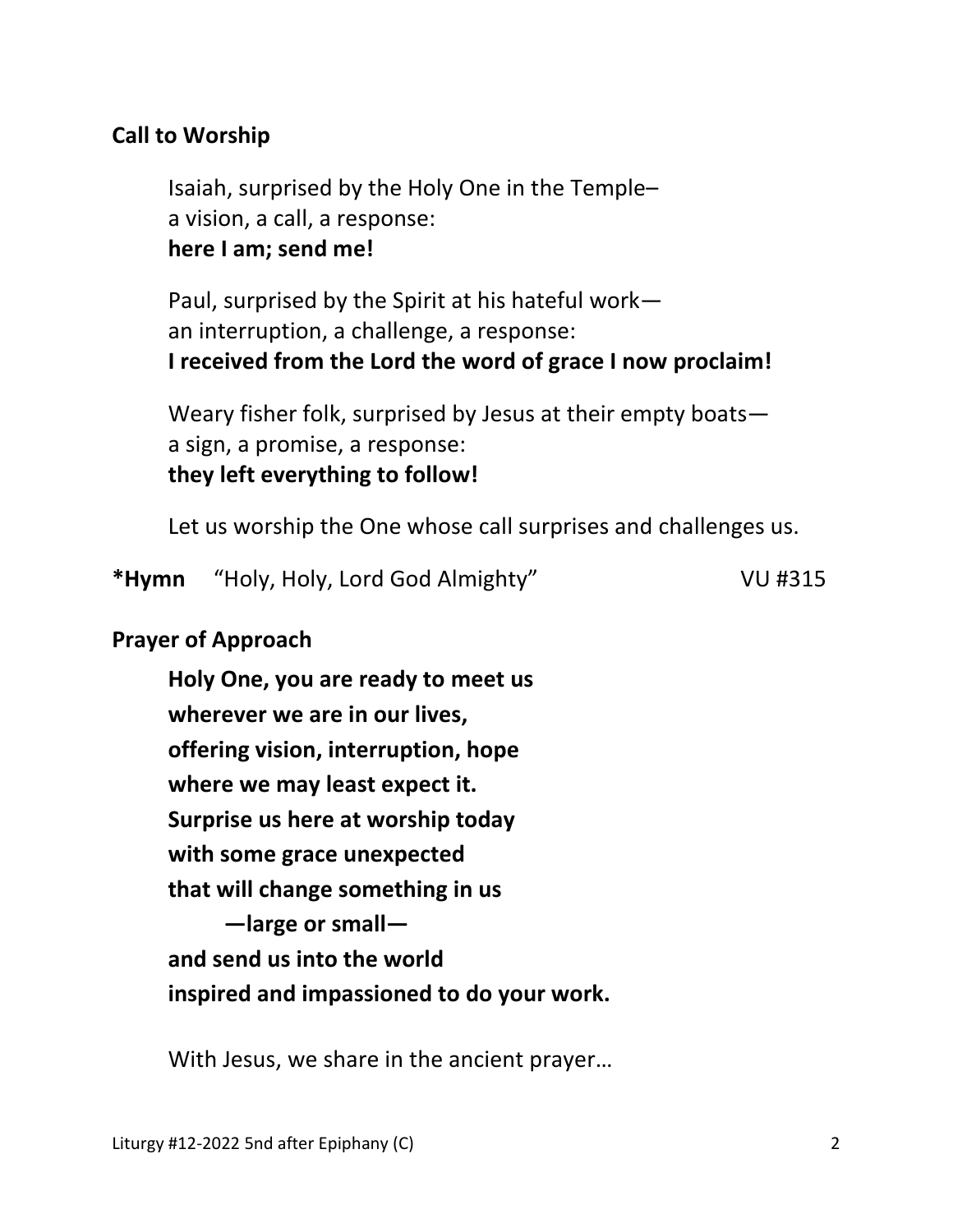**Lord's Prayer** 

**Our Father, which art in heaven, hallowed be thy name. Thy Kingdom come, thy will be done on earth, as it is in heaven. Give us this day our daily bread; and forgive us our trespasses, as we forgive those who trespass against us; and lead us not into temptation, but deliver us from evil. For thine is the kingdom, the power, and the glory, for ever and ever. Amen.** 

| Psalm 138                                            |                                                                                                                                                                                                                         | <b>VU #860</b> |  |
|------------------------------------------------------|-------------------------------------------------------------------------------------------------------------------------------------------------------------------------------------------------------------------------|----------------|--|
|                                                      | <b>*Hymn</b> "Jesus Came, a Child Like Me"                                                                                                                                                                              | VU #583 v.1    |  |
| <b>All God's Children</b>                            |                                                                                                                                                                                                                         |                |  |
|                                                      | *Hymn "Jesus Came, a Child Like Me"                                                                                                                                                                                     | VU #583 v.4    |  |
| <b>Celtic Prayer of Forgiveness -- "Creator God"</b> |                                                                                                                                                                                                                         |                |  |
| Creator God,                                         | by your design we are whole people,<br>yet we have sought to prise Word from flash<br>to drain truth from life.<br>We have lived in our limits<br>touching the bounds for reassurance.<br>We have distrusted the vision |                |  |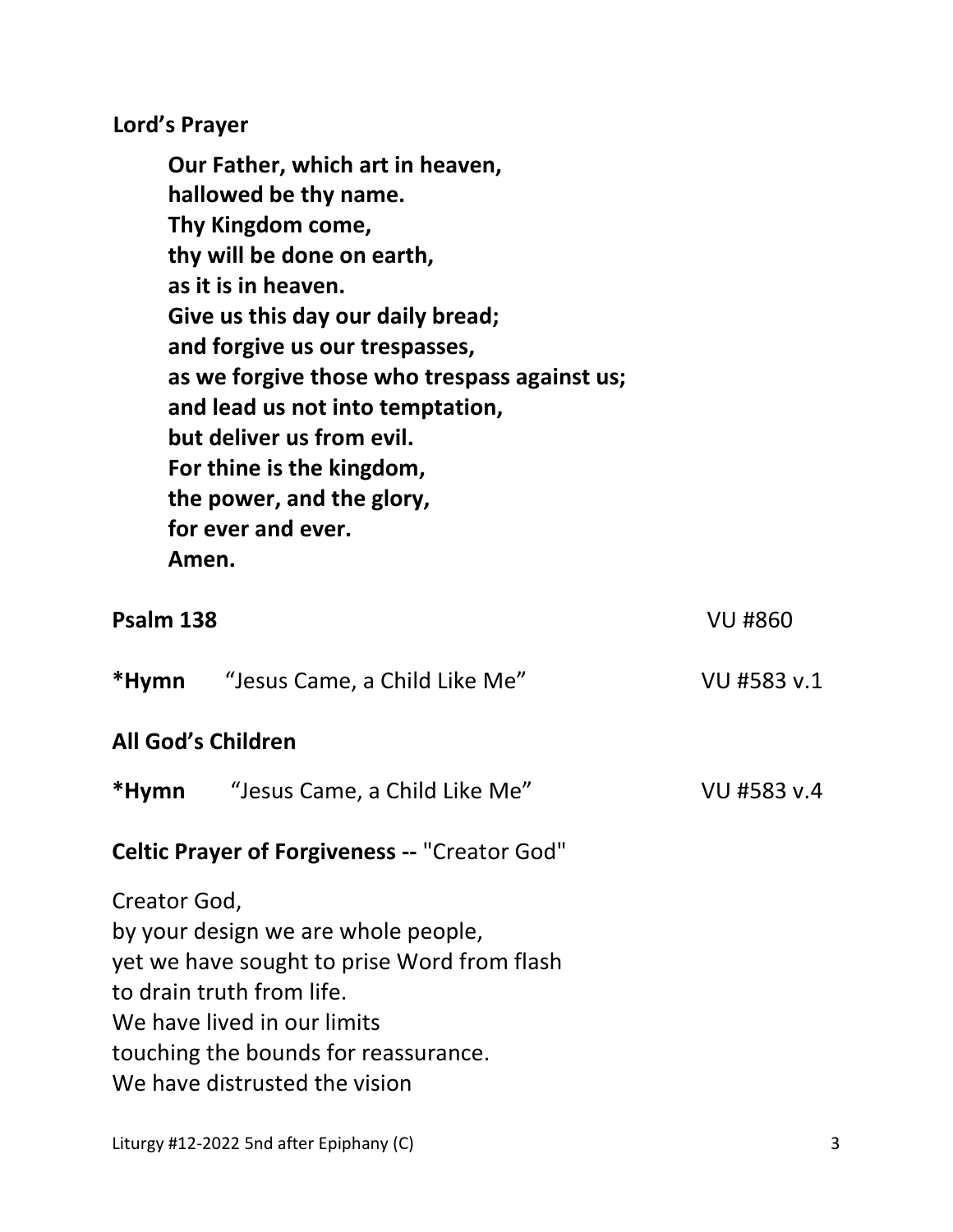and sought to destroy the visionary.

# **Kyrie eleison - Sung**

Forgive us when we have been willing to be entertained but not changed, when we have allowed our insights too hard and into cliches, when we have spoken only to consolidate our own position, when we have called on you only to hear the sound of our own voices, when our celebrations have left others with nothing to enjoy.

## **Kyrie eleison - Sung**

Searching and creative spirit of God, who makes community from the raw materials of our lives, teach us the humility to learn from those who know a true rejoicing through Jesus Christ, who simply revealed your glory. **Amen.** 

The Pattern of Our Days - Worship in the Celtic Tradition from the Iona Community. Edited by Kathy Galloway

# **Presentation of Our Gifts**

### **Offertory Invitation**

 God, you call us to give as we have received. You call us to respond to your grace.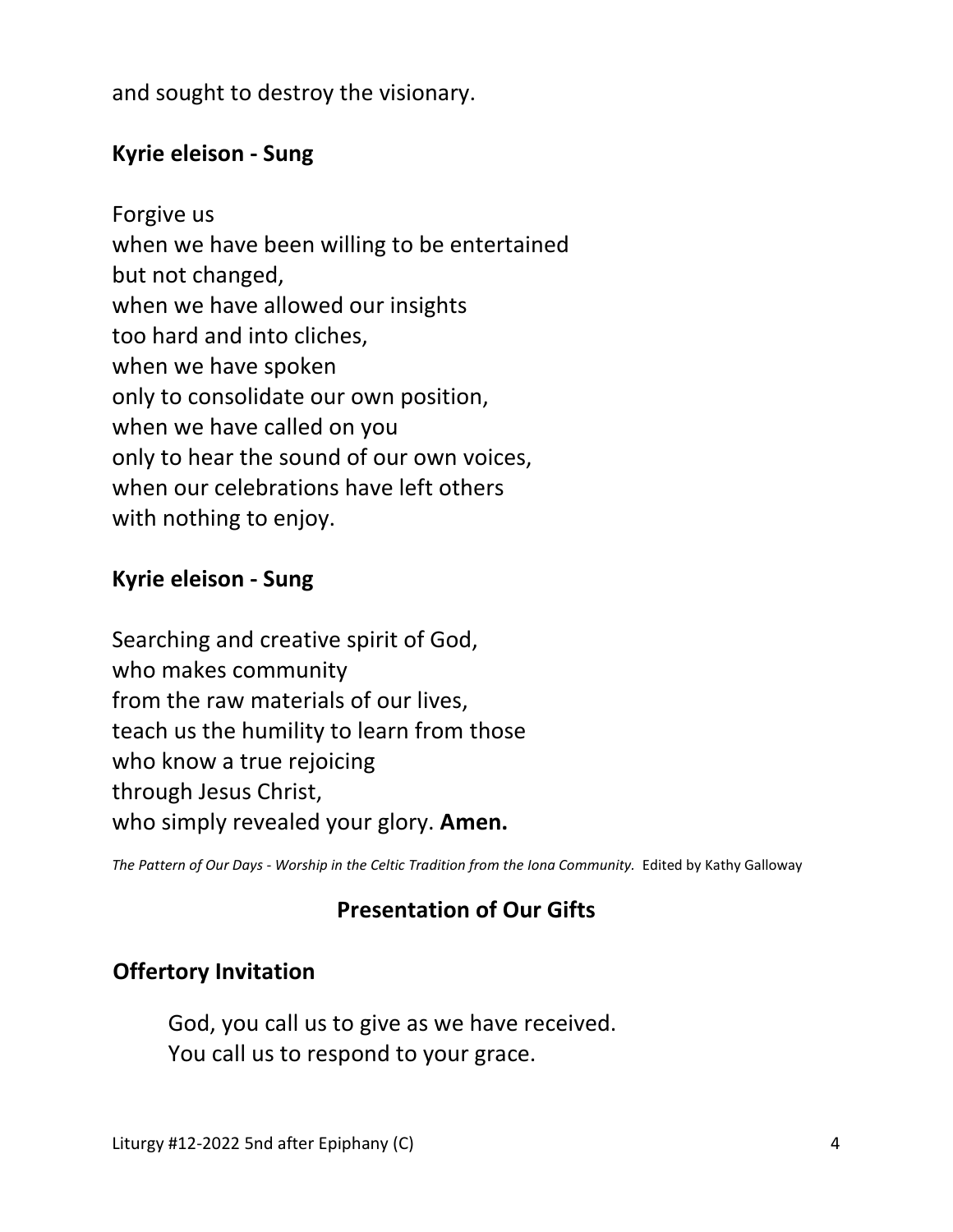Let our generosity express our gratitude for your goodness in our lives. We give as we are able, we give as we are called.

# **Offertory**

**\*Presentation of Offering** "What Can I Do" MV #191

### **\*Offertory Prayer**

 **God who calls us to participate in your vision of justice for our world,** l**et these offerings become our response:** 

 **all your people fed, all your people safe, all your people housed, all your people educated. Amen.**

## **Listening for the Word**

#### **Sacred Scripture**

#### **Isaiah 6:1–13**

 In the year that King Uzziah died, I saw the Lord sitting on a throne, high and lofty; and the hem of his robe filled the temple. Seraphs were in attendance above him; each had six wings: with two they covered their faces, and with two they covered their feet, and with two they flew. And one called to another and said:

 "Holy, holy, holy is the LORD of hosts; the whole earth is full of his glory."

The pivots on the thresholds shook at the voices of those who called, and the house filled with smoke. And I said: "Woe is me! I am lost, for I am a man of unclean lips, and I live among a people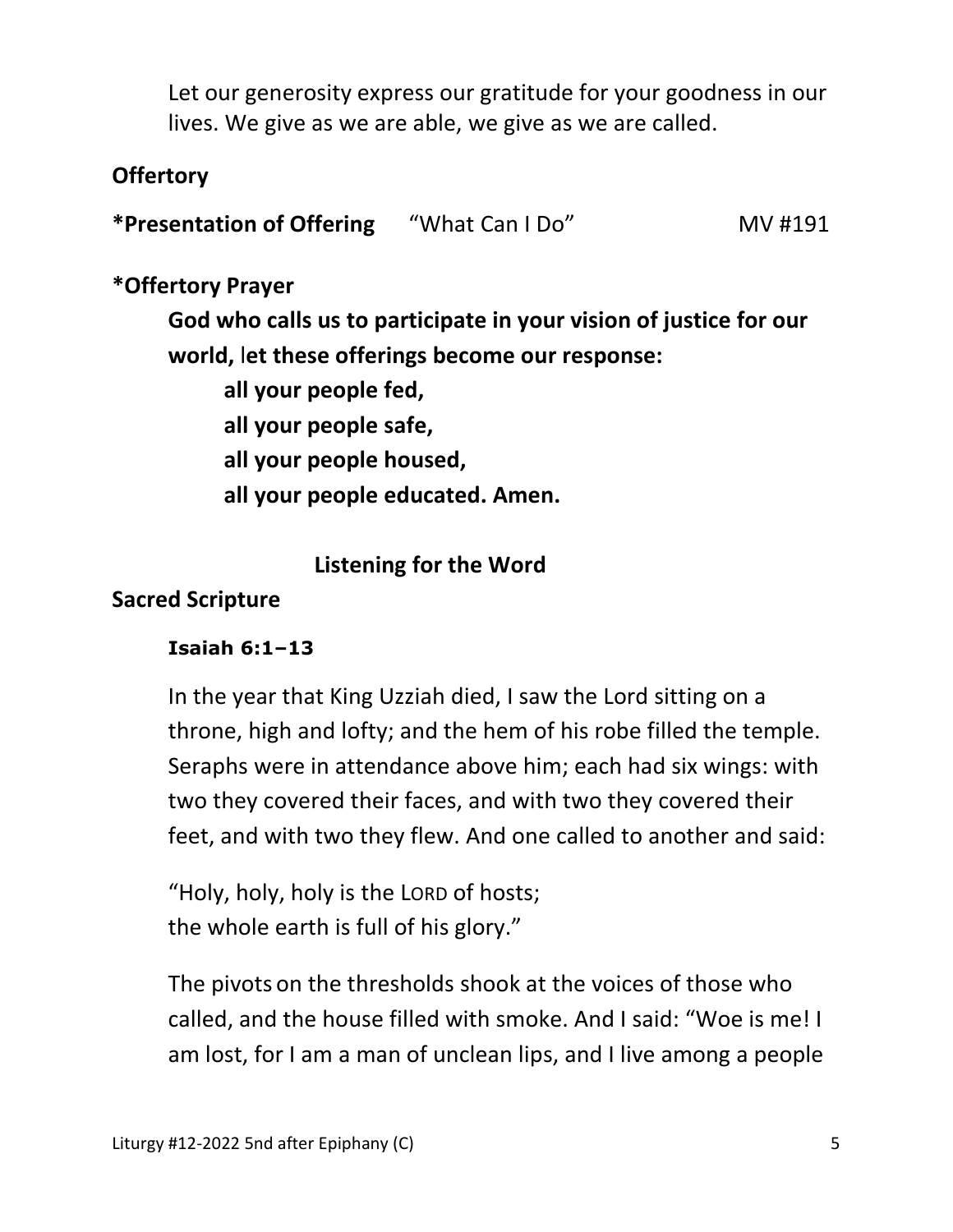of unclean lips; yet my eyes have seen the King, the LORD of hosts!"

Then one of the seraphs flew to me, holding a live coal that had been taken from the altar with a pair of tongs. The seraph touched my mouth with it and said: "Now that this has touched your lips, your guilt has departed and your sin is blotted out." Then I heard the voice of the Lord saying, "Whom shall I send, and who will go for us?" And I said, "Here am I; send me!" And he said, "Go and say to this people:

 'Keep listening, but do not comprehend; keep looking, but do not understand.' Make the mind of this people dull, and stop their ears, and shut their eyes, so that they may not look with their eyes, and listen with their ears, and comprehend with their minds, and turn and be healed." Then I said, "How long, O Lord?" And he said: "Until cities lie waste without inhabitant, and houses without people, and the land is utterly desolate; until the LORD sends everyone far away, and vast is the emptiness in the midst of the land. Even if a tenth part remain in it, it will be burned again, like a terebinth or an oak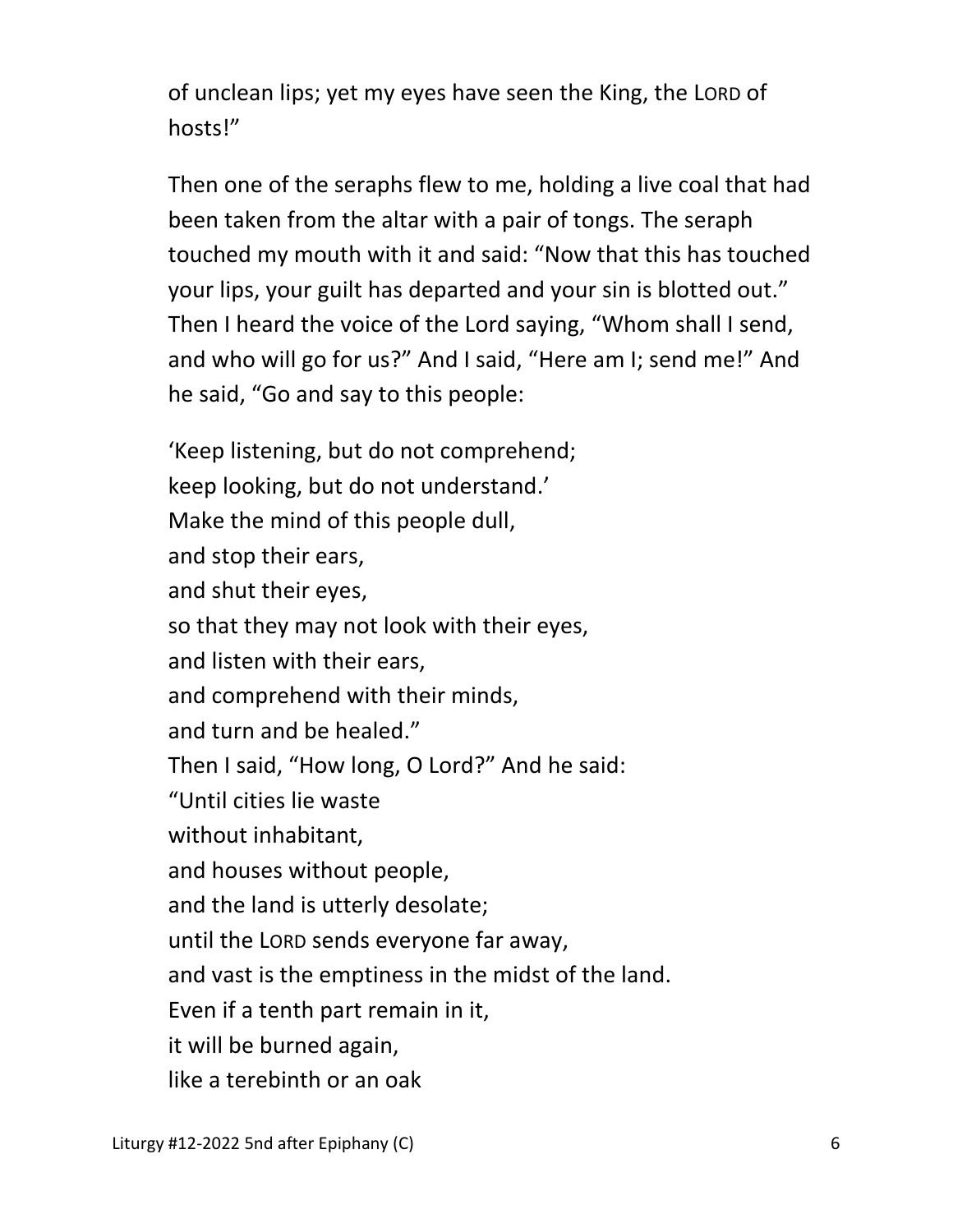whose stump remains standing when it is felled." The holy seed is its stump.

#### **Luke 5:1–11**

 Once while Jesus was standing beside the lake of Gennesaret, and the crowd was pressing in on him to hear the word of God, he saw two boats there at the shore of the lake; the fishermen had gone out of them and were washing their nets. He got into one of the boats, the one belonging to Simon, and asked him to put out a little way from the shore. Then he sat down and taught the crowds from the boat. When he had finished speaking, he said to Simon, "Put out into the deep water and let down your nets for a catch." Simon answered, "Master, we have worked all night long but have caught nothing. Yet if you say so, I will let down the nets." When they had done this, they caught so many fish that their nets were beginning to break. So they signaled their partners in the other boat to come and help them. And they came and filled both boats, so that they began to sink. But when Simon Peter saw it, he fell down at Jesus' knees, saying, "Go away from me, Lord, for I am a sinful man!" For he and all who were with him were amazed at the catch of fish that they had taken; and so also were James and John, sons of Zebedee, who were partners with Simon. Then Jesus said to Simon, "Do not be afraid; from now on you will be catching people." When they had brought their boats to shore, they left everything and followed him.

#### **Anthem**

#### **Sermon**

Liturgy #12-2022 5nd after Epiphany (C) **7** and 2011 12:30 and 2012 12:30 and 2012 12:30 and 2013 12:30 and 2013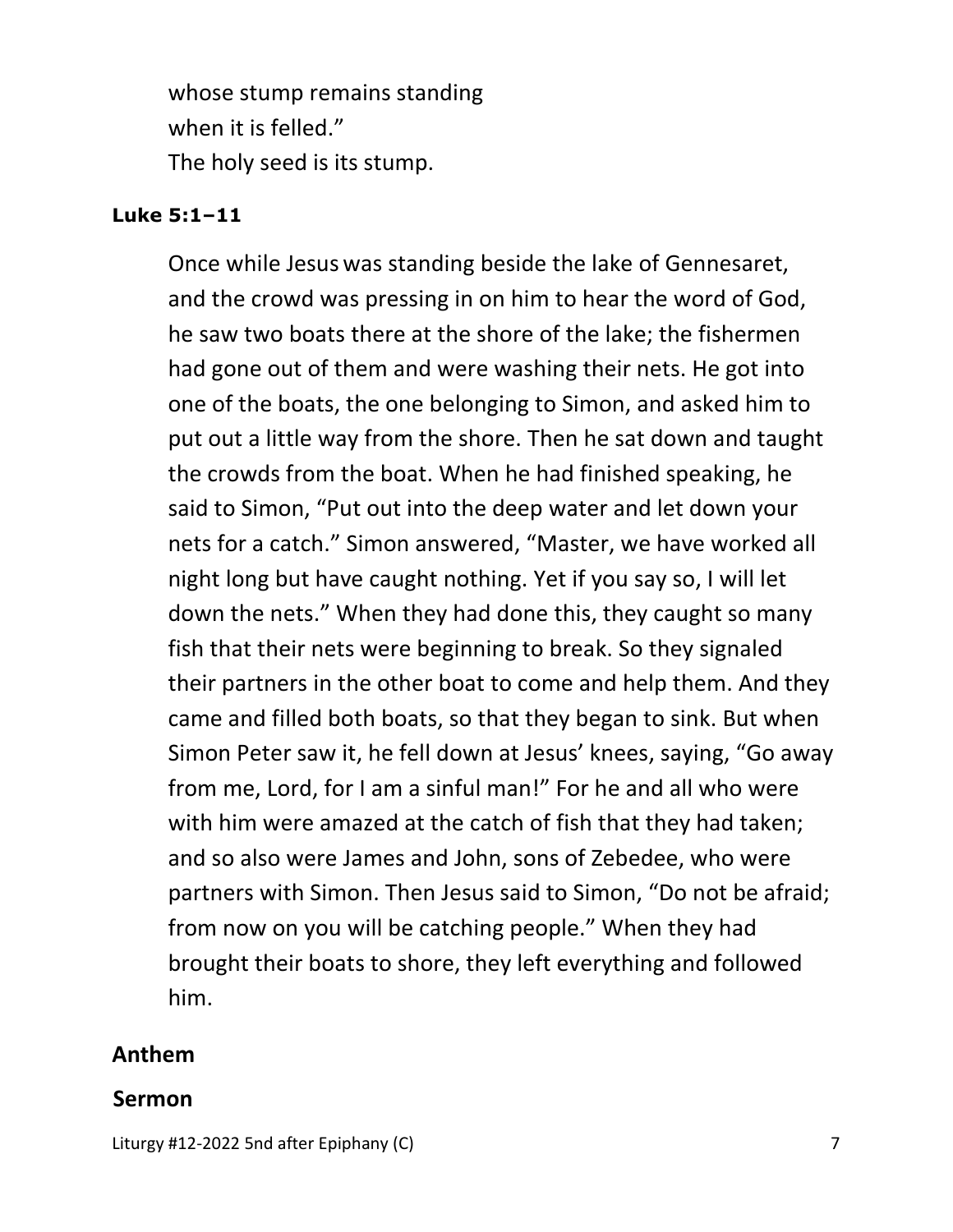### **Reflective Music Selection**

### **Prayers of Thanksgiving and Intercession**

 God of grace and compassion, we bring before you the widening circles of our lives. We lift up those closest and dearest to us and name them before you with affection and gratitude:

#### *Silence*

 Thank you that your love reaches into the very depths of their needs and gives them strength for their journeys. Jesus, we are here for them and for you:

| Sung Response: | Jesus, we are here;  |
|----------------|----------------------|
|                | Jesus, we are here;  |
|                | Jesus, we are here;  |
|                | we are here for you. |

 Holy One, we celebrate the life of your church, that world-wide community of believers whose worship and service strengthen our faith and challenge us to live what we believe. We remember before you this day all those who work for the greater good of all. We give thanks for their vision, courage and compassion. In the midst of sudden and overwhelming crises which cry out for response throughout the world, you work through many who act swiftly with mercy and hope.

Jesus, we are here for them and for you: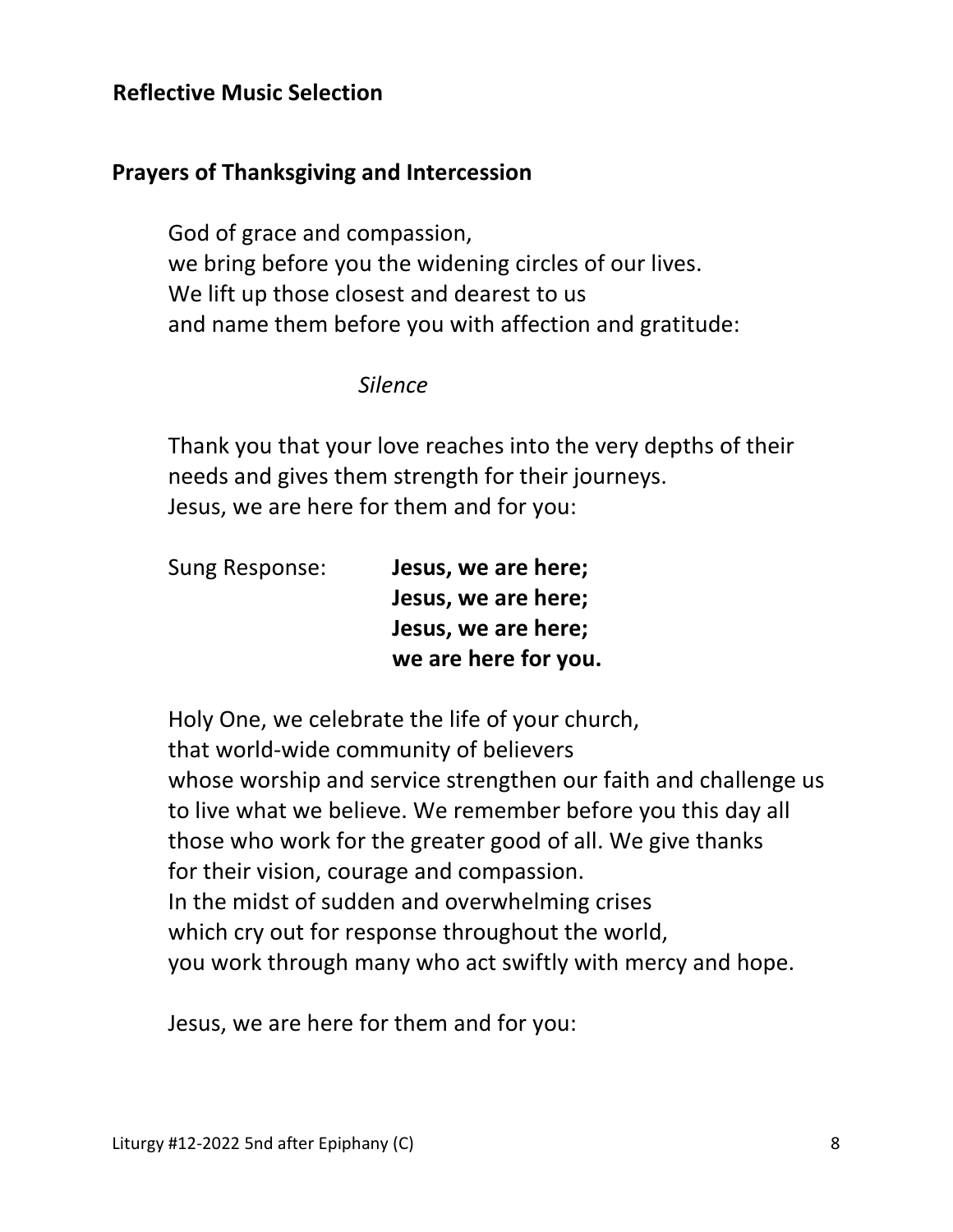Sung Response: **Jesus, we are here; Jesus, we are here; Jesus, we are here; we are here for you.** 

Spirit of healing and hope,

 we remember before you the many communities and individuals experiencing ongoing conflict and violence, widespread drought or severe flooding, market challenges, crowded quarters in refugee compounds, a yearning for education and a struggle for freedom.

### *Silence*

We join our prayers with those of desperate people everywhere, trusting in your gifts of courage and resilience to grapple with these steep challenges. In a world of so much abundance, inspire generosity and hope among those who give and those who receive.

Jesus, we are here for them and for you,

| Sung Response: | Jesus, we are here;  |
|----------------|----------------------|
|                | Jesus, we are here;  |
|                | Jesus, we are here;  |
|                | we are here for you. |

Holy and loving God,

We are in awe of your goodness.

We know in our hearts the tug of our common humanity,

 as well as the boldness of your Spirit to respond to those who suffer and make a difference wherever we can.

O God, in your compassion and love, hear our prayers. Amen.